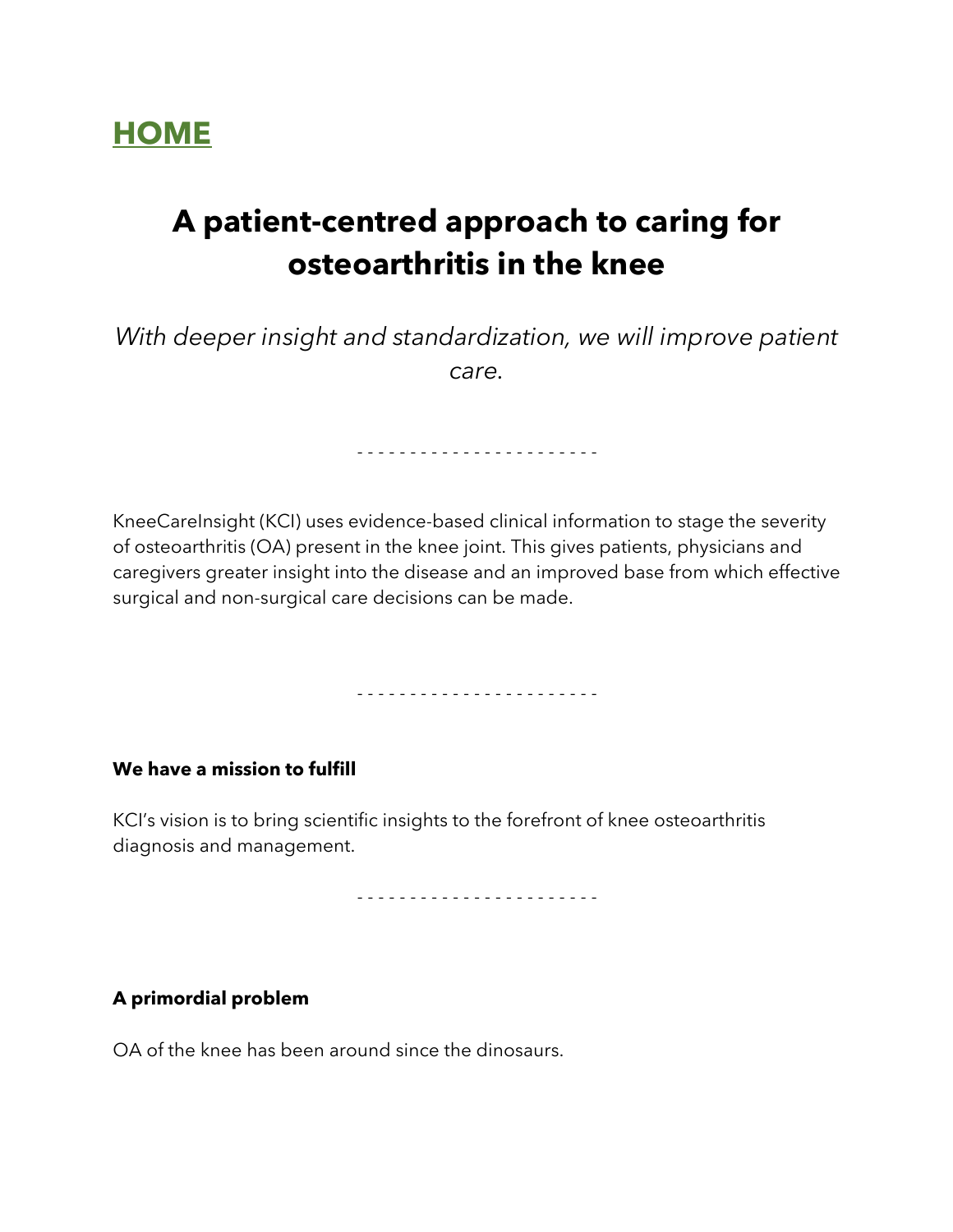This very common disease has a variable but progressive course of pain and functional loss, that can cripple, without a cure in sight.

For many Primary Care Providers (PCP) the ease of OA diagnosis, a simple x-ray, offers little help by way of treatment decisions. And OA care offers little challenge when compared to that for heart disease or diabetes.

But, for thousands of patients with osteoarthritis, the resulting disability affects their work, leisure and independence. The disease's impact only increases over time, until elderly patients find themselves least prepared to bear it.

- - - - - - - - - - - - - - - - - - - - - - -

#### **The challenge**

Millions of Canadians have osteoarthritis in one or both of their knees. They suffer from knee pain and loss of function due to OA. The issue lies not with the diagnosis, but rather with how to deal with the disability and the socioeconomic impacts!

Lacking insight into best care, *thousands* of Ontarians are waiting. *Hundreds* of Ontarians are listed for surgery at each major care centre.

Because surgery is regarded as "the only cure", surgeon referrals lack a unified valid approach. 1/5 of the people who receive surgery do not need it, and 20% of those who get it are dissatisfied with the results.

*A validated science-based approach is urgently needed.*

KneeCareInsight (KCI) meets that challenge.

In conjunction with leading Canadian and American orthopedic surgeons, the KCI approach has already been applied in numerous studies to test the capability for its use as a tool to correlate with the decision for surgery or non-surgical care. To date, we have evaluated its use in close to 1000 patients. As a decision aid, "KCI was in accord with the surgical decision ninety percent of the time".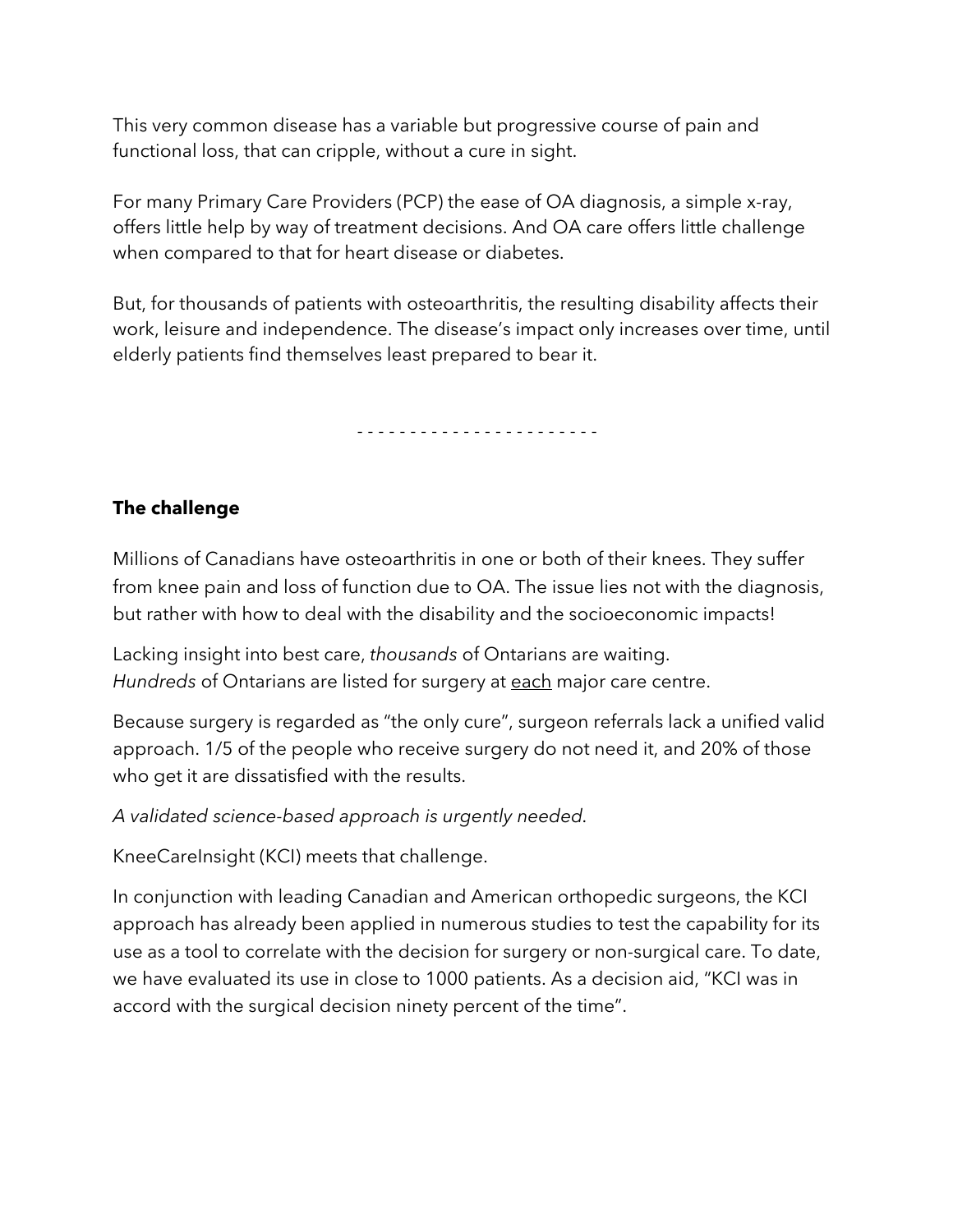Now, let us get to work and use KCI to improve patient care, lessen wait times and lower costs. Time is of the essence.

- - - - - - - - - - - - - - - - - - - - - - -

#### **Did You Know?**

- \_\_\_\_ patients in Canada currently suffer from osteoarthritis of the knee.
- \_\_\_\_ patients have already been staged through KCI.
- \_\_\_\_ patients have severe OA, but limited pain.
- \_\_\_\_ % of patients have severe pain, but are NOT good candidates for surgery.

The current wait time for a Total Knee Replacement (TKR) is \_\_\_\_\_\_\_.

The healthcare costs of TKR surgeries are \_\_\_\_\_\_ / year.

- - - - - - - - - - - - - - - - - - - - - - -

#### **The KCI solution**

KCI was developed with one important objective in mind:

*Enable patients to gain an understanding of their problem, and give family doctors precise staging information for the disease so that the best form of treatment may be selected.*

This results in a collaborative, informed and highly successful approach to managing a lifelong problem*.*

- - - - - - - - - - - - - - - - - - - - - - -

**How the KCI program works**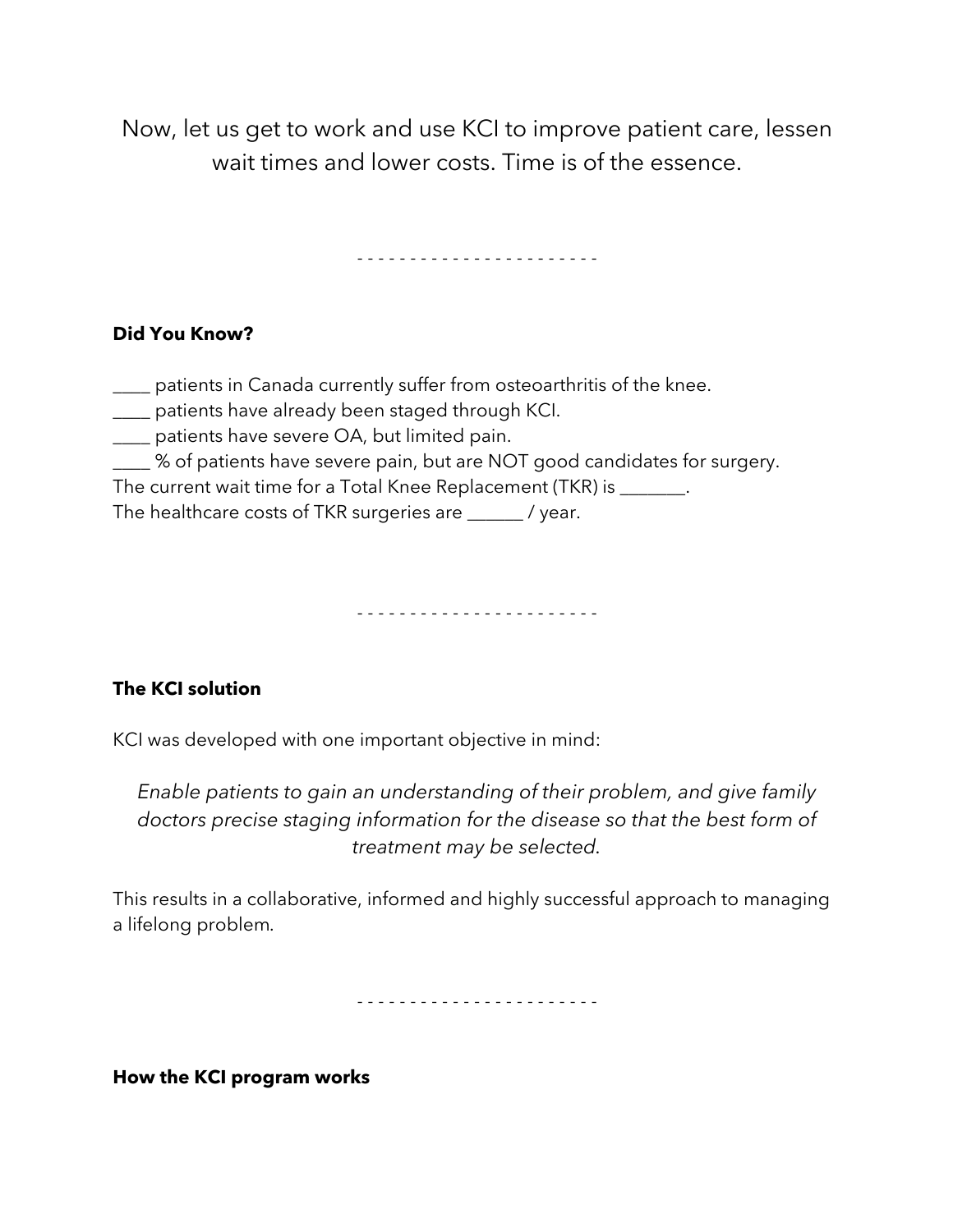In simple terms, KCI uses disease severity to optimize care. It applies readily available information about the patient's age and limitations with a reliable grading of their xrays to accurately define the severity of the problem. This information is provided as a report, couched in simple terms with images of the knee damage. Used collaboratively, the KCI report then acts as an aid in making the best decision for care of the knee, based on its severity.

- - - - - - - - - - - - - - - - - - - - - - -

Learn more.

#### **Why it's so important**

Currently, there is no unified approach for knee OA care. This variability has led to unnecessary delays in care and inappropriate choices. KCI offers a reliable, repeatable way to define severity and is presently the only tool that combines multiple existing clinical elements (x-ray, BMI, demographics and disability score).

This shared information puts patients and caregivers on the same page, to define meaningful goals and expectations for treatment. Costs of knee OA care are enormous, of which surgery is the highest. Yet, done at the right time for the right stage, joint replacement has been shown to be extremely cost effective, while eliminating unnecessary surgery results in major savings. The use of KCI has the potential to prioritize non-surgical and surgical care, which will reduce variability, lessen wait times and optimize outcomes.

Learn more.

- - - - - - - - - - - - - - - - - - - - - - -

#### **Who will benefit**

KCI benefits many groups, each of which can realize the value this program has to offer.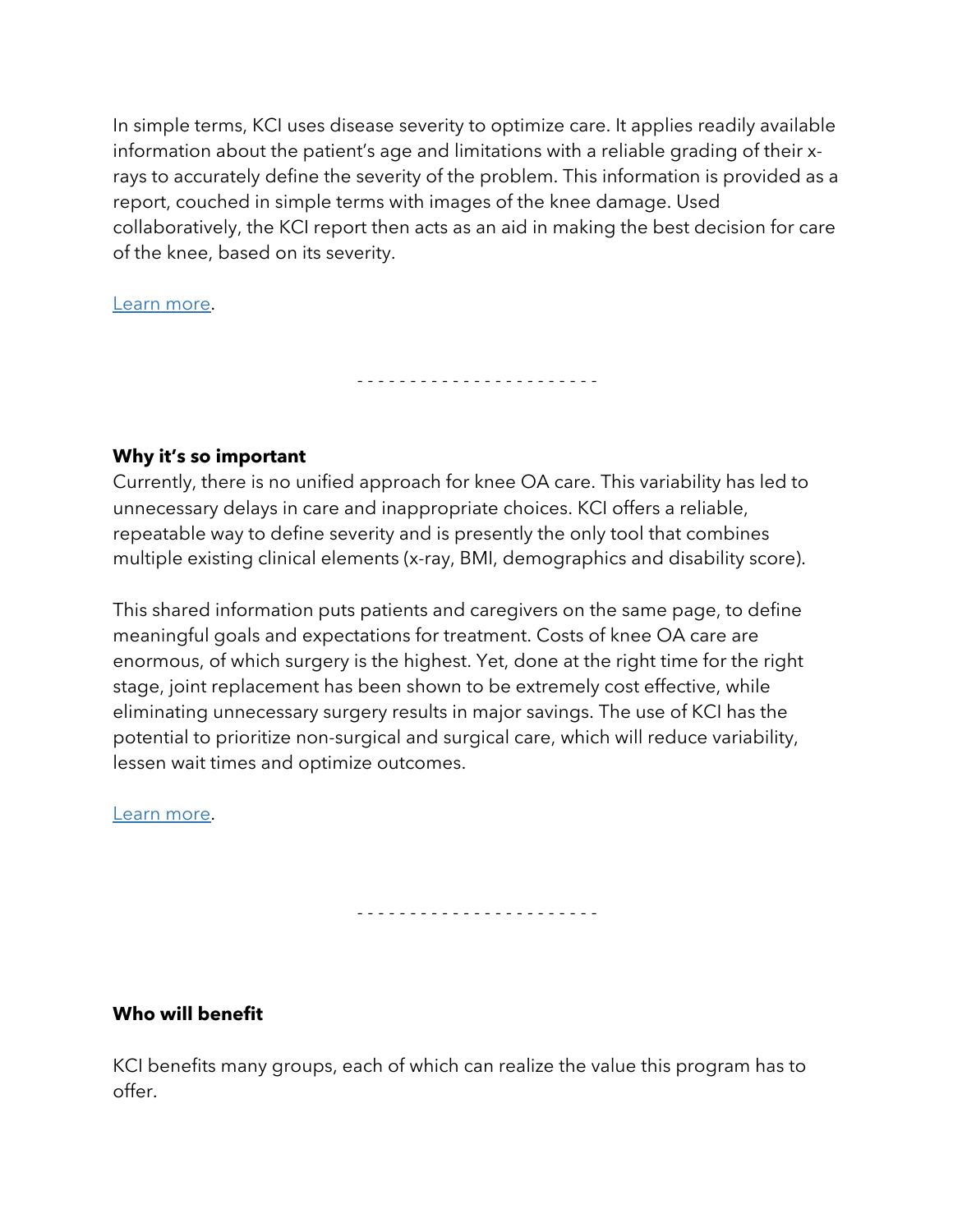**Patients PCPs Surgeons** Better understanding. Greater insight. Effective triage. Managed expectations. Improved patient care. Prioritization.

**Radiologists System Administrators**

Detailed x-ray reviews. More efficient institution. Reduced need for MRIs. Optimal patient management.

- - - - - - - - - - - - - - - - - - - - - - -

#### **Testimonials and Endorsements**

[Insert here, from different groups]

**It's time for improvement. It's time for optimized patient care. It's time for a fresh approach.**

Contact us today.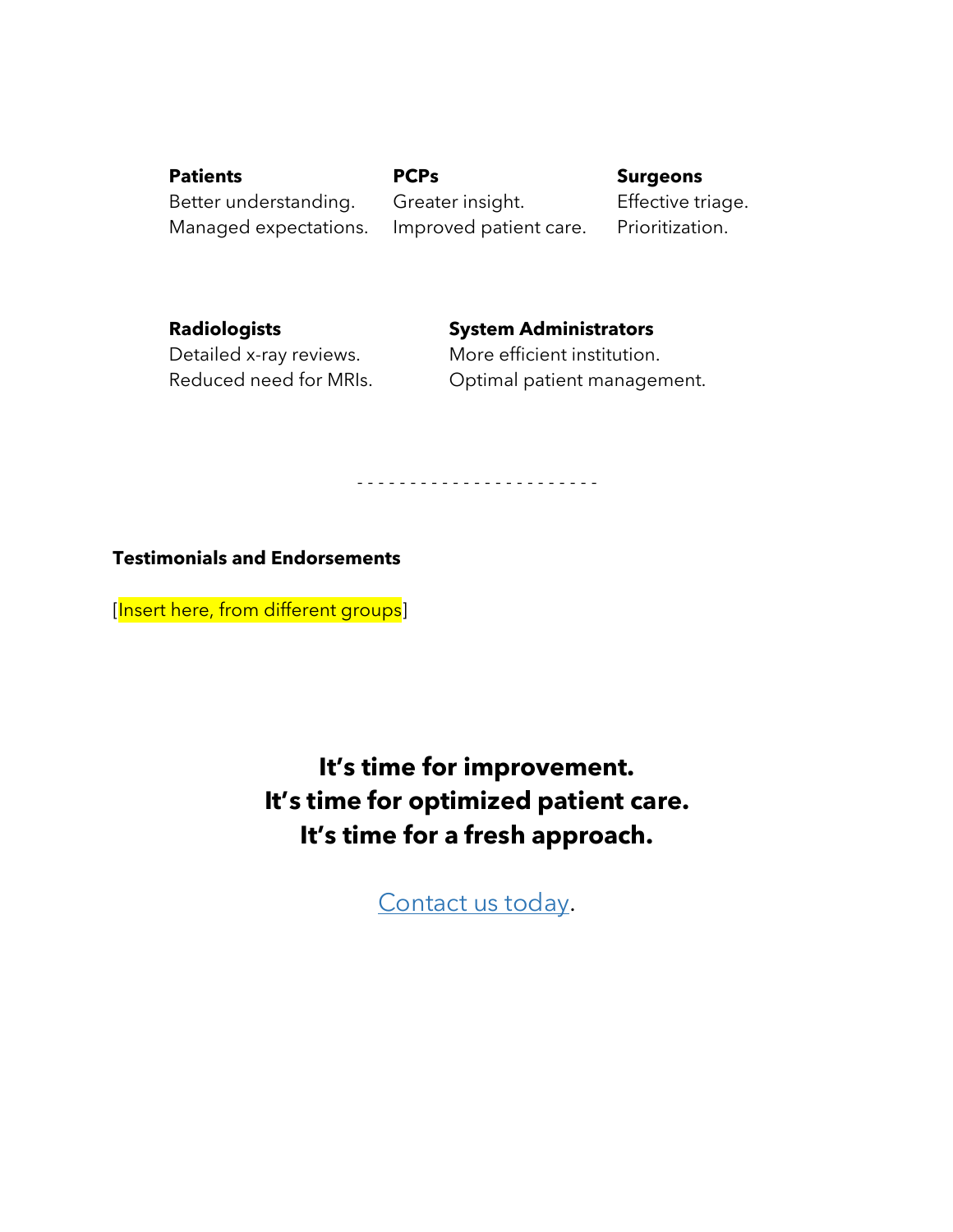### **KCI OA GRADING APPROACH**

### **Assess. Stage. Understand.**

### *A patient-centred, scientific approach for the effective assessment of osteoarthritis in the knee.*

The KneeCareInsight (KCI) program is a fresh, science-based and insightful approach to a primordial problem: Osteoarthritis (OA) of the knee. Providing specific staging information on the severity of the disease, KCI acts as a supportive tool which begins with the patient and their Primary Care Physician (PCP).

Since OA has no cure, the key to optimal care is heightening a patient's understanding of their problem, and giving the PCP the tools to define what is happening so they may accurately evaluate the disease and determine the best options.

#### **The KCI Osteoarthritis Grading Approach**

KCI is supported by Dr. Cooke's initial publications in 1999 as well as numerous studies since then which have proven the fact that KCI has the ability to:

- Define the stage of the problem
- Communicate the urgency of the disease and direct patients to the best choice of care for their knee at a specific stage
- Act as a collaborative framework to communicate disease progression between patients and care providers
- Effectively triage and prioritize knee osteoarthritis cases

#### **How it works**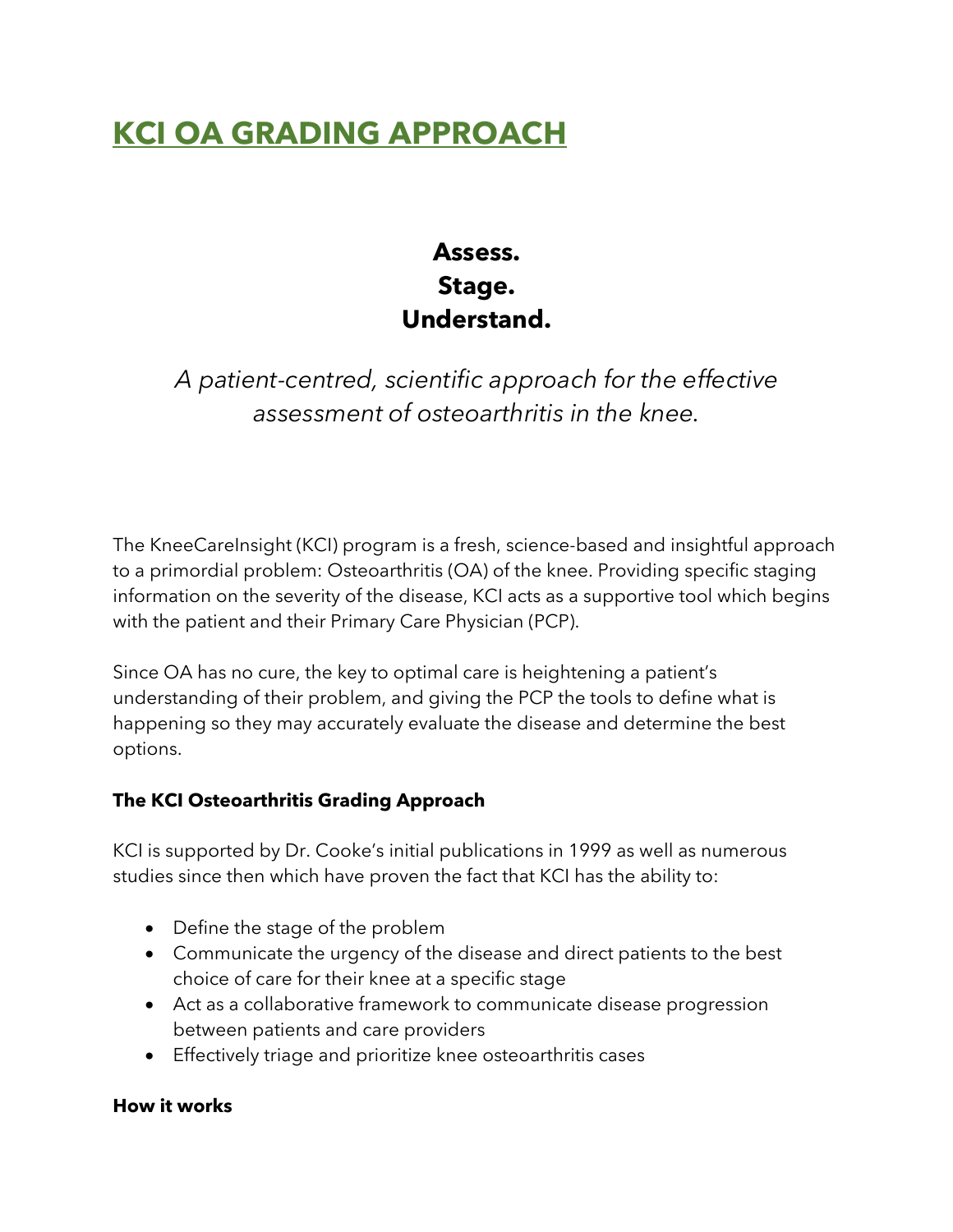KCI uses patient demographics, an assessment of the patient's disability (including their pain and functional loss) and an accurate grading of their knee X-rays to define the severity of the arthritis. This is a novel approach, using the severity of the problem to identify care pathways, is shared between the patient and their physician. The end result is an effective selection of the best form of care for that specific stage of osteoarthritis.

KCI's ability to stage the severity of knee OA can and should be used to improve patient care.

Contact us today to learn more.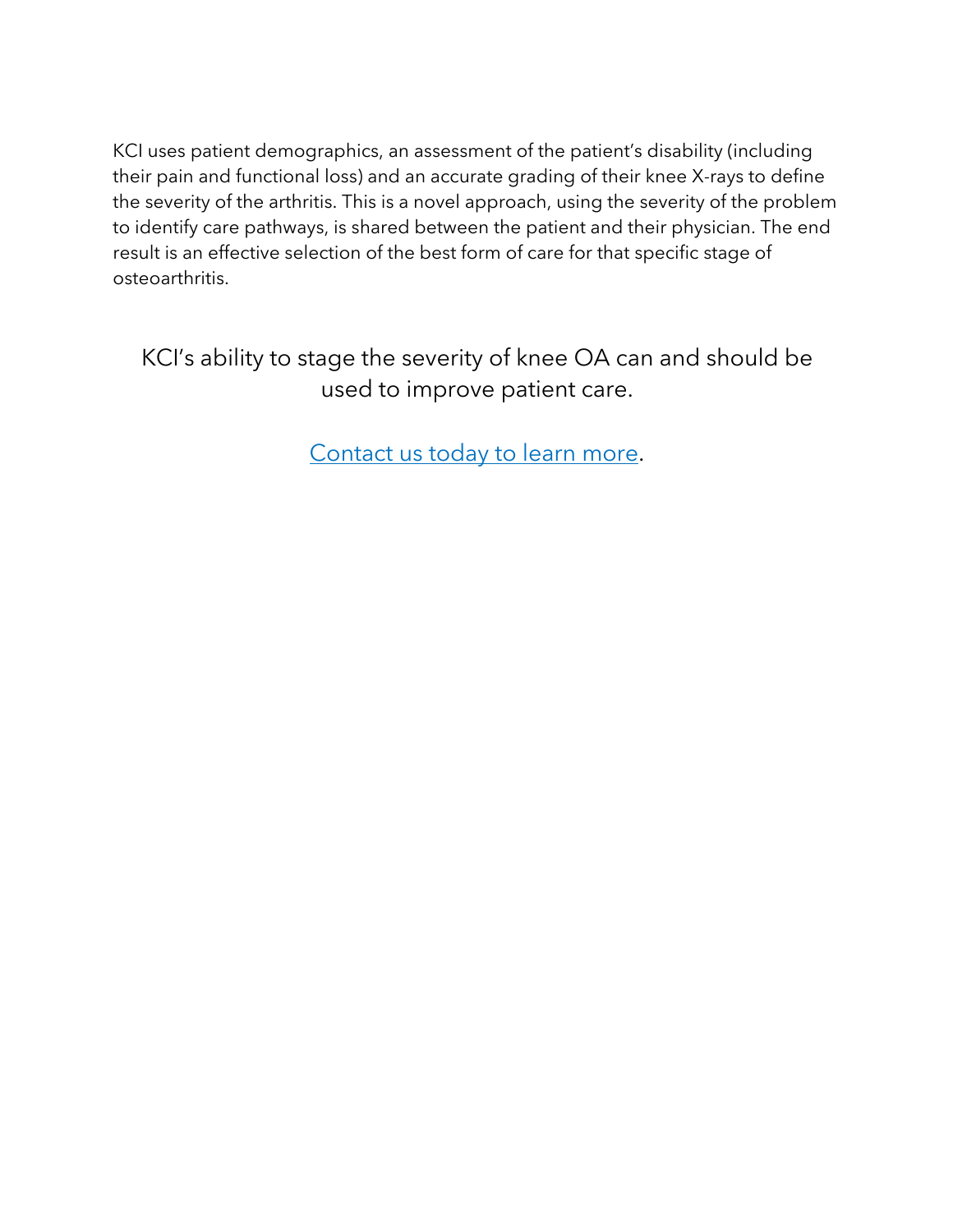

# **Centred on patients, focused on improving care.**

The KneeCareInsight (KCI) report is designed to better engage you in your understanding of the osteoarthritis (OA) present in your knee joint, and to educate you on the best options according to its severity. The more you and your doctor know, the better able you are to make ideal choices for your care, be they surgical or non-surgical.

Take a look at a sample KCI report here.

#### **Why use KCI?**

● **Greater insight into your knee arthritis**

Currently, an x-ray of a knee showing osteoarthritis is labelled as mild, moderate or severe, at which point you are referred to an orthopedic surgeon. KCI is a more in-depth program which uses an x-ray, a disability score, a questionnaire to rate your pain, your BMI and demographic information in order to provide you with a final grading score for your knee OA and the most applicable care options.

#### ● **No additional cost to you**

KCI is a program you can take advantage of through referral from your Primary Care Physician (PCP), without incurring any additional costs.

#### ● **Avoidance of long wait times**

The current process is flawed because it lacks good science and best timing. This means long waits, followed by the selection of less-than-ideal options for surgery or non-surgical care. Patients are often referred to surgeons when they do not need it, while others with dire needs wait and worsen as time goes on. KCI offers a fresh, simple and fast approach to these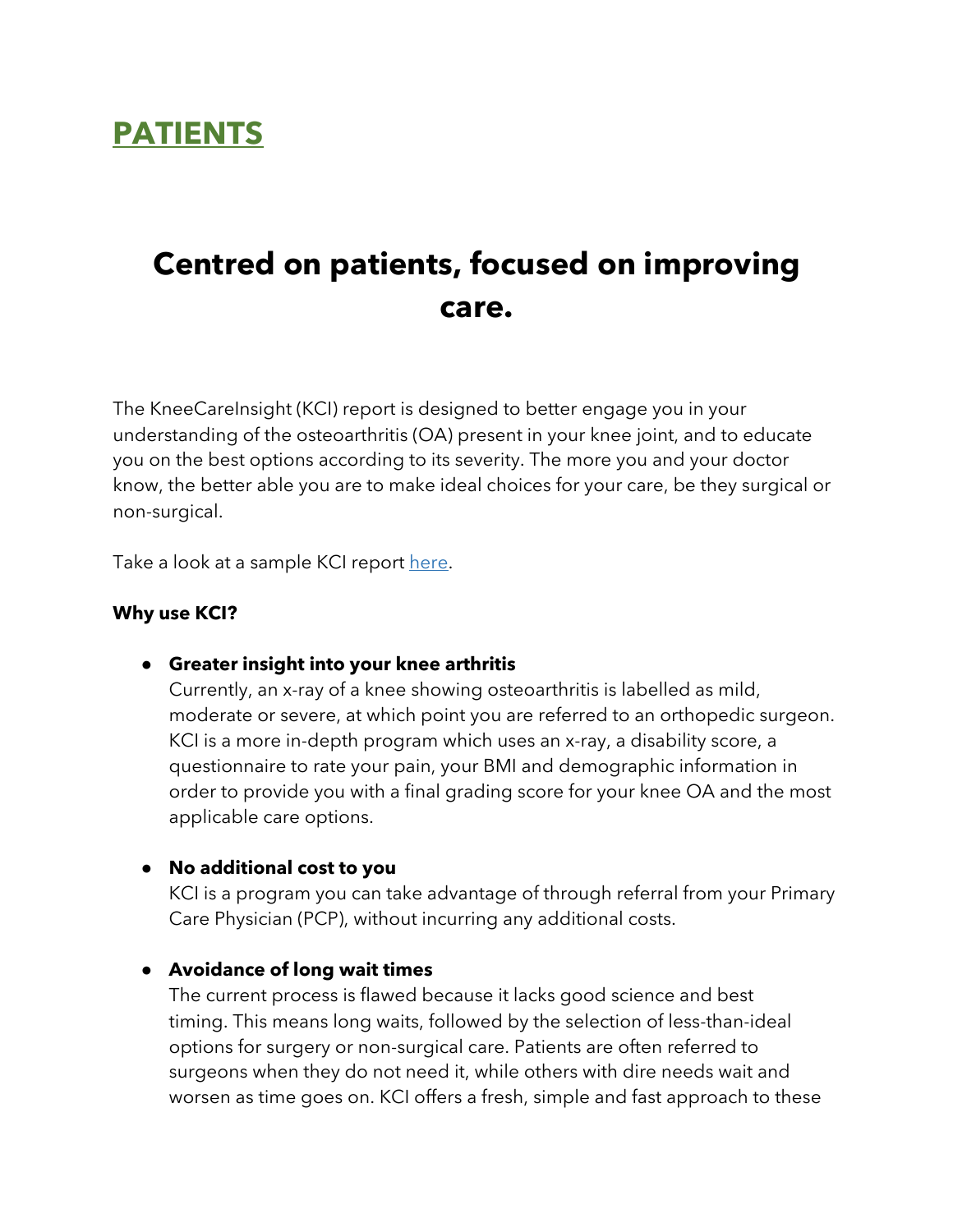problems. We reliably define how bad the problem is (based on science) and use this information to guide care choices from there.

#### ● **Easy to understand and apply**

Your severity level and care options give you the ability to comprehend exactly what stage of the disease you are in, and which forms of care are likely to be most successful for you to minimize knee pain and improve the quality of your daily life.

#### ● **Excellent tracking tool**

The KCI report is a tool that you and your PCP can use and benefit from over time. It is an effective tracking measure to see how your knee OA progresses year over year.

#### **How you can take advantage**

Using the KCI program is simple.

#### **1. Inform your physician.**

KCI is an approved service within the Ontario Health Insurance Plan (OHIP).

#### **2. Go through the process.**

Fill in the pain-rating and function questionnaire, and obtain an x-ray.

#### **3. Get the report and review it with your physician.**

Your physician will submit your x-ray, questionnaire and demographic information. KCI blends reliable measures of your disability (pain and limitations) with your age and an accurate grading of your knee x-rays to assess the severity of the damage. This is compiled in a unified report identifying the best considerations for care based on its severity. The end result is a tool which helps you navigate the knee OA pathway to optimal results.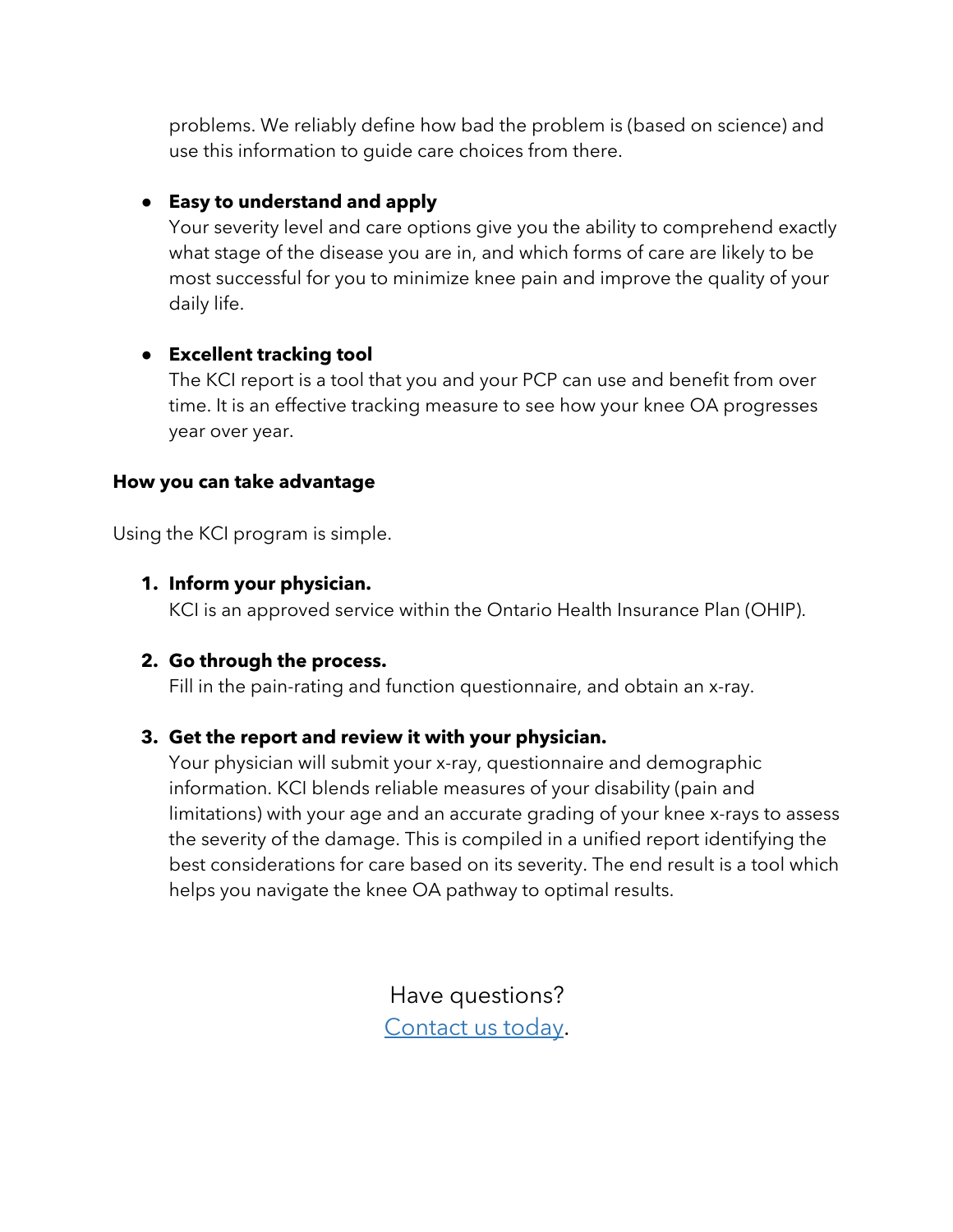### **PRIMARY CARE PHYSICIANS**

# **A unified evidence-based approach to knee OA care.**

KneeCareInsight (KCI) is an easy-to-use, reliable guide for surgical and non-surgical care. It bases its considerations for care on scientifically-driven measures of disability, radiographic grades and age in order to assess the severity of OA in the knee. This is reported for you to use as the basis for treatment. The clinical information is readily available, and the program is designed to use your EMR as the means to collect, send and store the report. It is an excellent educational tool for you to share with your patient and the unified approach means you can use it as needed for future evaluations as the years go on.

#### **Why use KCI?**

● **Improved patient management**

The KCI evaluation provides the right information early in the clinical encounter. Providing a detailed report specifying the stage of the disease and giving specific recommendations, KCI empowers you to improve the care of your patients with knee OA.

● **Better disease analysis and understanding between you and your patient** The detailed information on knee OA severity (level of disability, accurate grading of x-ray, and age risks) provided in the KCI report, coupled with considerations for surgical and non-surgical care, is easy to review with your patient and helps you select the best options. You now have a detailed analysis and understanding of your patient's disease, enabling you to guide them in the right direction to receive the best form of care at their specific stage.

#### ● **Continuum of care**

The KCI report gives you accurate staging of the disease and is readily embedded in the patient's EMR. It can accompany any referral, and acts as a baseline of information to measure disease progression over the years.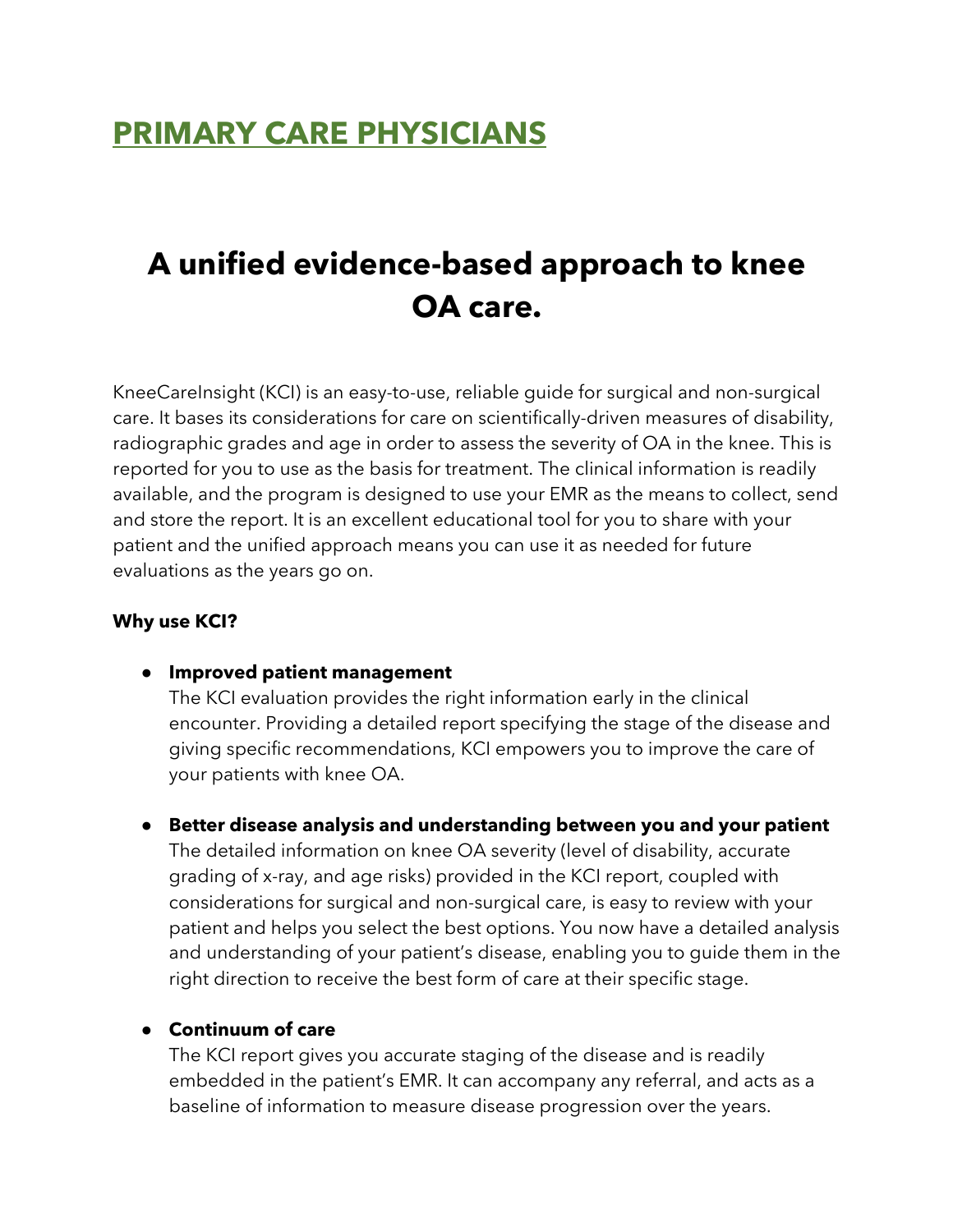#### ● **Enhanced communication**

Given the level of detail and standardization of the KCI report, the communication between you and your patients is naturally improved. Interactions are highly guided, thus leading to better outcomes.

#### **How to incorporate KCI into your practice**

KCI is an approved service through OHIP.

#### **1. Identify good candidates.**

For those patients suffering from knee pain and limitations due to OA, choose KCI.

#### **2. Select the service.**

KCI is available for your selection through our e-referral platform.

#### **3. Follow the process.**

Refer your patient to receive an x-ray of the knee with required views. Once an x-ray confirms the presence of OA, support your patient as they fill in the disability questionnaire and refer them to KCI.

#### **4. Get the report and review it with your patient.**

To obtain the evaluation, KCI requires the patient completed disability questionnaire, demographics and access to x-rays. You will receive a detailed report on the stage of the disease with considerations for surgical or nonsurgical care couched in simple terms. This improves communication with your patient, as you plan the next step.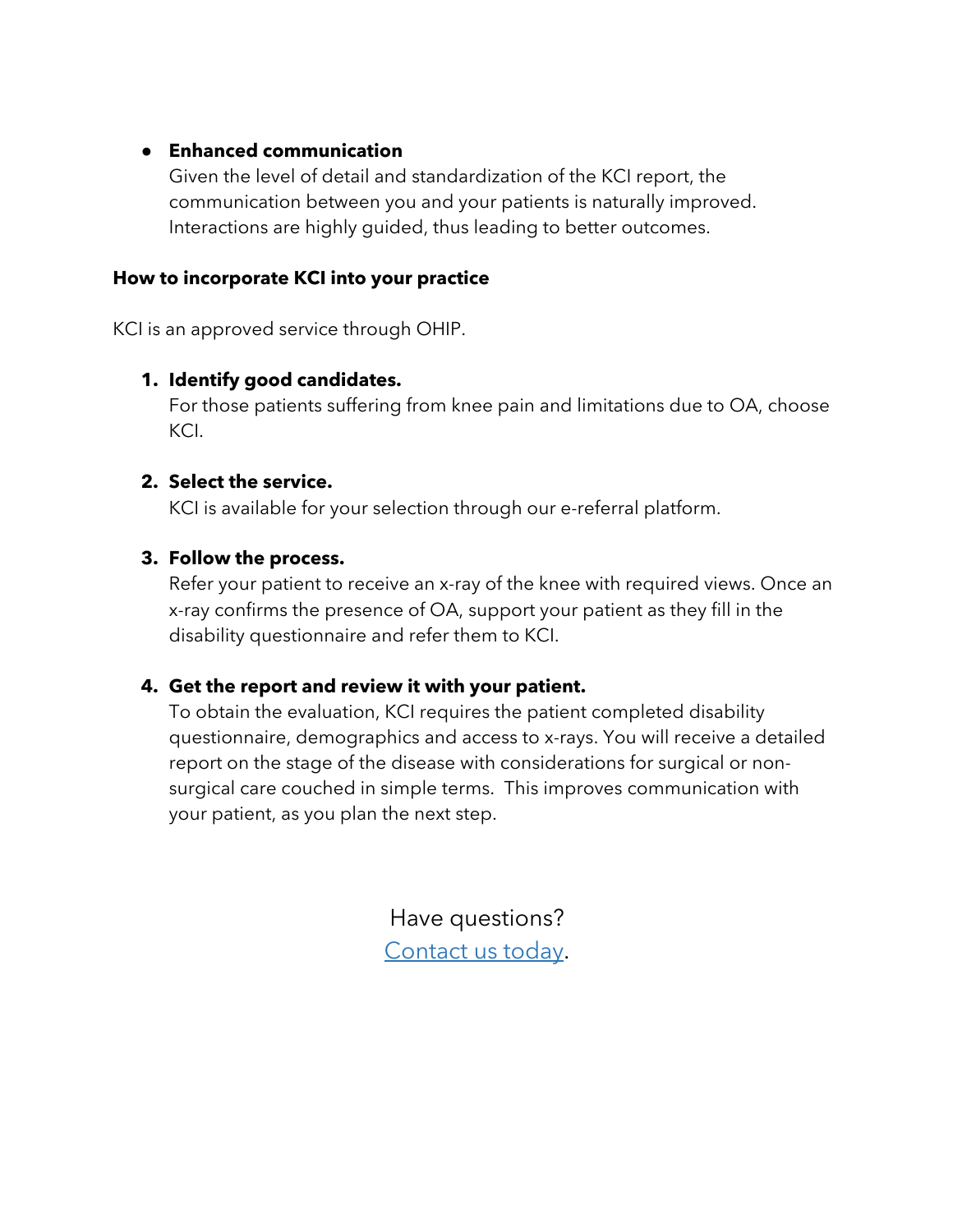# **RADIOLOGISTS**

### **Less time, greater detail.**

KneeCareInsight (KCI) is an innovative and enriching assessment for reporting on osteoarthritis (OA) of the knee joint, designed to help you deliver more value to patients, physicians and surgeons.

The report assessing the severity of the OA is educational for patients and designed to be an aid which helps optimize surgical and non-surgical care for all caregivers.

#### **Why use KCI?**

KCI brings forward the latent diagnostic value of x-rays in staging the severity of OA, which is only partly why MSK fellowship-trained Radiologists read for KCI.

#### • **Standardized history**

Unlike many of the cases you read daily, KCI gives you access to standardized history (disability scoring) and referral forms to support historical information required for diagnosis.

#### • **Measurements and scoring**

Similar to ultrasounds, trained technologists grade the images, and collect and assemble scores and relevant demographics to compile the report on severity. Your expertise is applied to review its appropriateness when linked to care considerations.

#### • **Integration**

Benefit from cutting edge integration of the requisition, technologist notes, reporting and billing that allow you to perform your work for KCI seamlessly.

#### **How to incorporate KCI into your practice**

KCI offers a detailed second read of the x-ray for certain measures, as covered by OHIP. X-ray imaging with relevant dimensions and clinical history will be shared with you on PACS for your input on the severity of OA and any other incidental findings.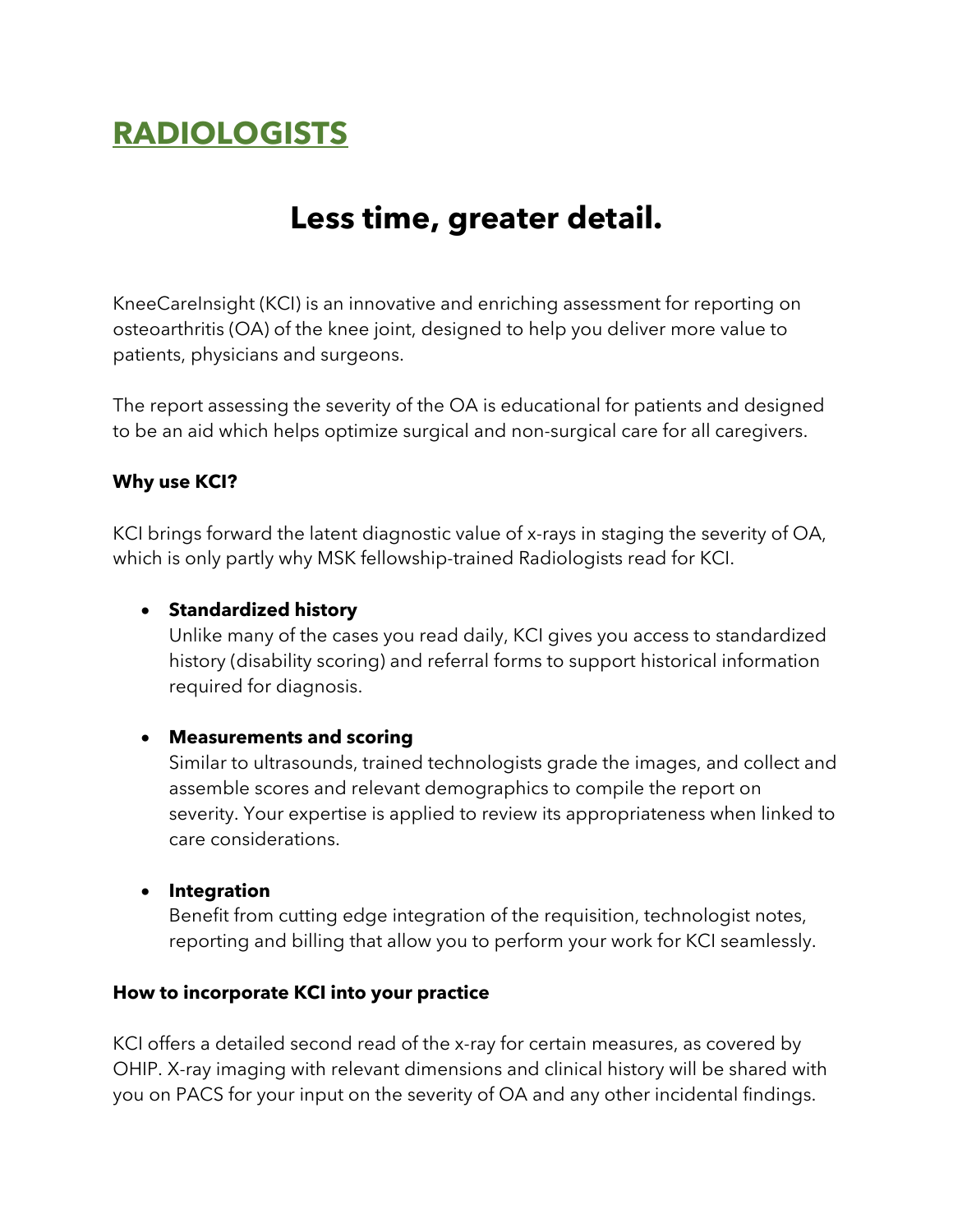Your dictated report will be shared with the referring physician and your billing will be managed directly through KCI. Your findings will be integrated into a detailed report that supports the staging and management of this debilitating chronic disease.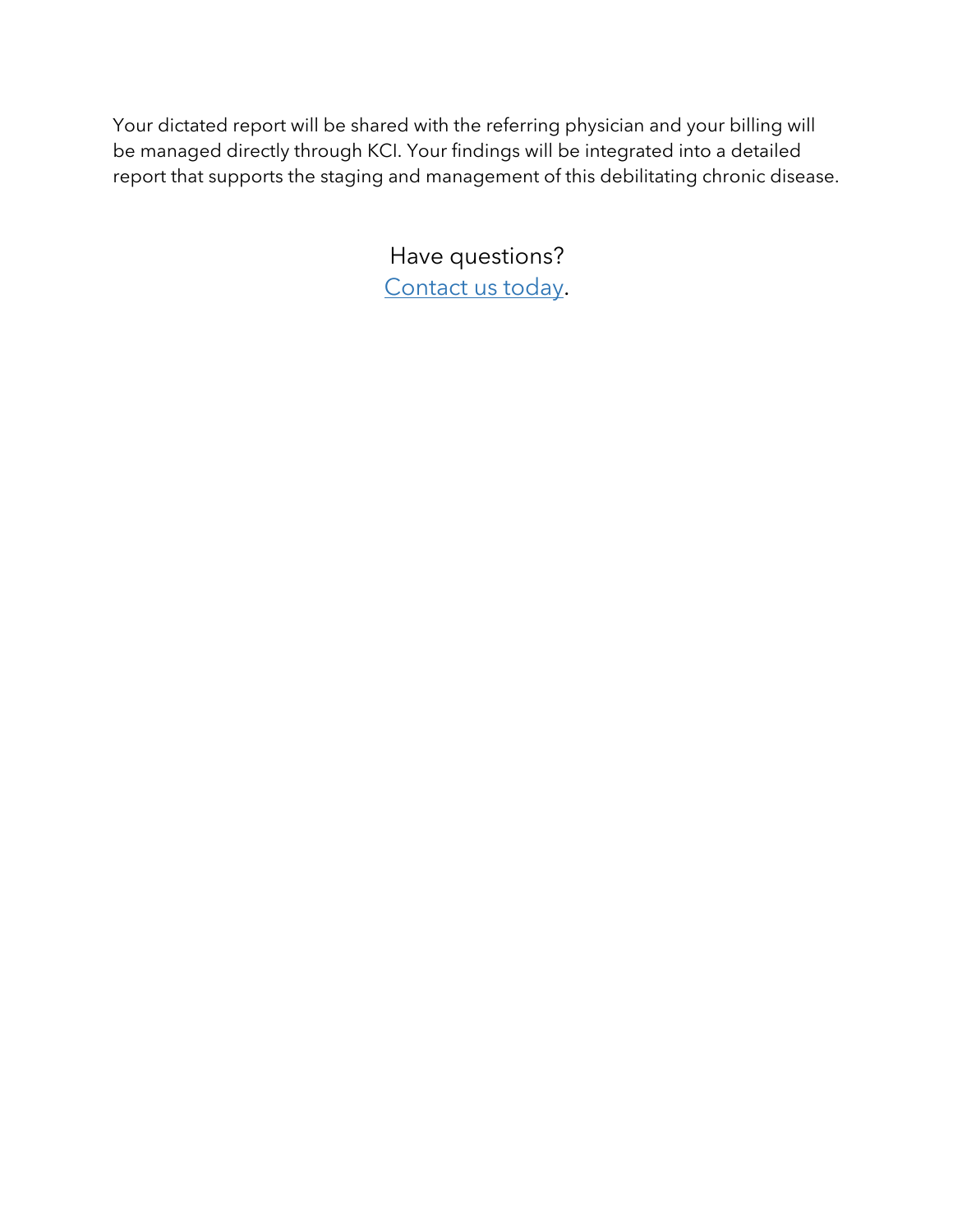### **SCIENCE**

### **The science to support the vision**

The KneeCareInsight (KCI) methodology is the result of decades of research and practice by academic surgeon, Dr. Derek Cooke. His experience, expertise and passion for addressing a patient-centric approach to osteoarthritis (OA) of the knee, are what have led to the development of KCI, an innovative program with the capability of greatly improving patient care.

#### **Research and findings**

The first study supporting the KCI concept was published in 1999, which identified KCI as a novel, precise and reliable way to grade the radiographic severity of knee OA. Furthermore, evidenced based studies added relevant clinical parameters, including age and disability level, which support KCI as an important decision aid in knee OA care. The KCI approach is currently patent pending.

#### **Evidence supporting the use of KCI**

The evaluation process uses evidenced-based data from the patient as an index of disease severity. Severity is based on a combination of the patient's Disability Level measured using a validated assessment tool (Oxford Knee, WOMAC or KOOSjr score) and detailed Radiographic Grading (Validated Compartmental Grading) (1,2), with age (at or over 60) linked to better outcomes.

Our studies, undertaken in collaboration with a number of distinguished academic surgical groups, showed strong agreement between the severity index and the surgical decision for care (3). Another report found enhanced prediction for an assessment centre's surgical referral when combined with the patient's willingness for surgery (4).

Our recent studies drew attention to significant variations in a regional assessment centre's triage process referring cases with low radiographic and/or disability scores for surgery and not referring other cases with disability and sometimes advanced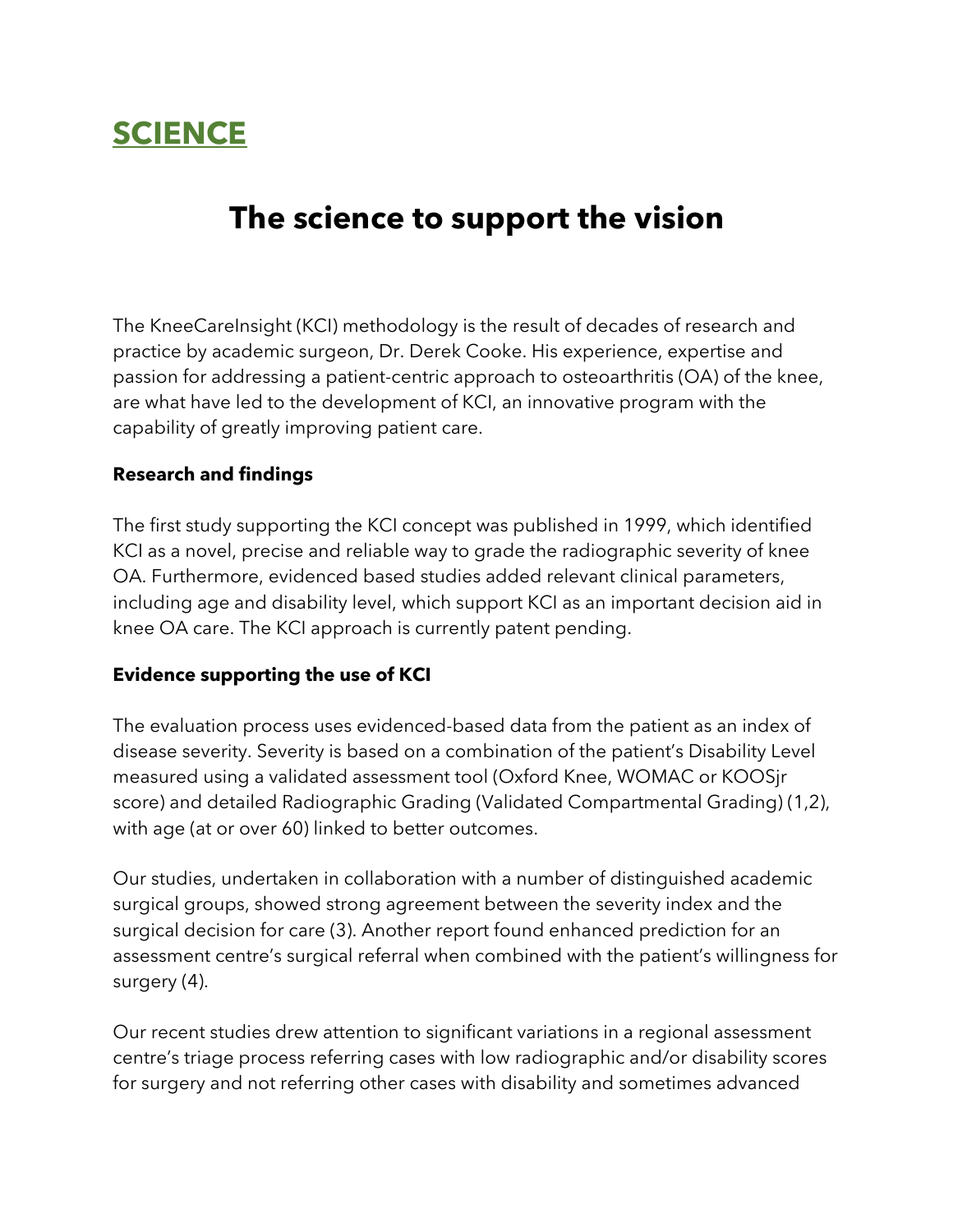radiographic grades (5, 6). But, based on the final decision for care, there was strong agreement for non-surgical and surgical decisions (6). In another study identifying cases for surgery, the KCI triage was in agreement with the surgeons in ninety percent of cases receiving surgery (total and partial knee replacement) (7).

#### **An outline of the KCI program**

#### 1. **X-ray**

A standing x-ray and skyline views of the knee are obtained. The extent of the arthritis is captured by a detailed analysis of the damage in the knee joint compartments (including the knee cap).

#### 2. **Pain-rating questionnaire and disability score**

The patient completes a detailed questionnaire designed to accurately identify the amount of pain they experience over the previous week. From this, a disability score is produced, quantifying the patient's level of pain and their physical limitations.

#### 3. **Age and demographics**

Information about the patient is gathered and recorded including age and Body Mass Index (BMI).

#### 4. **Disease grading and KCI report**

The x-rays, questionnaire, demographics and disability score are combined and assessed by KCI. A proprietary algorithm is used to produce a final report which details the findings, with images, to reliably stage the severity of the arthritis.

#### 5. **Considerations of care**

In the final KCI report, there is a comprehensive outline for considerations of care. These may include non-surgical options (exercise, weight loss, steroid treatments, medications) and/or surgical approaches (partial or total knee replacement).

Here is a sample KCI report.

[Insert image of report]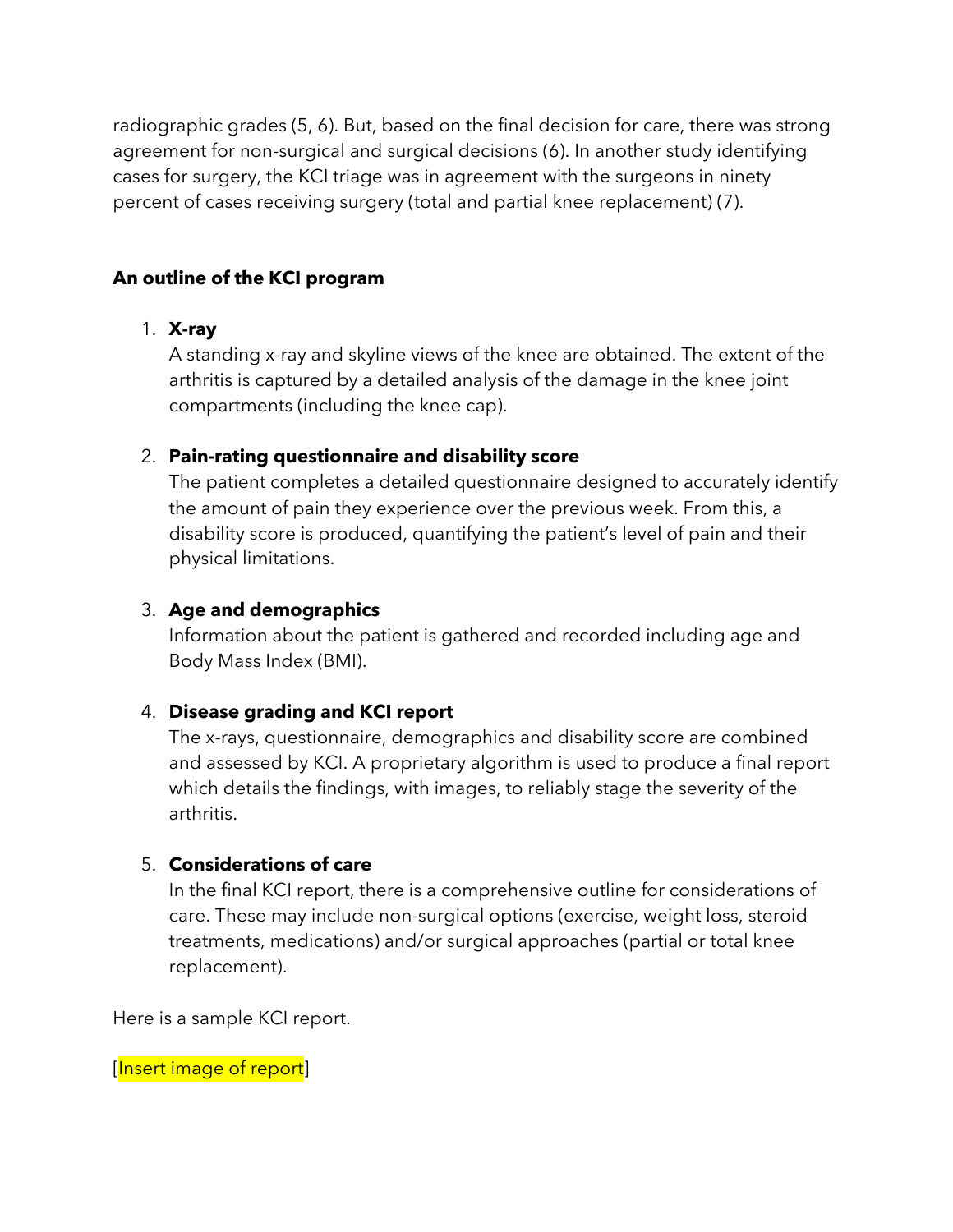The KCI report is a powerful decision tool and aid which can prove useful at any stage in a patient's care journey. It serves to engage patients in the diagnosis and treatment of OA, to track progression of the disease over time, and ultimately, improve outcomes.

Would you like to learn more about the science behind KCI? Contact us today.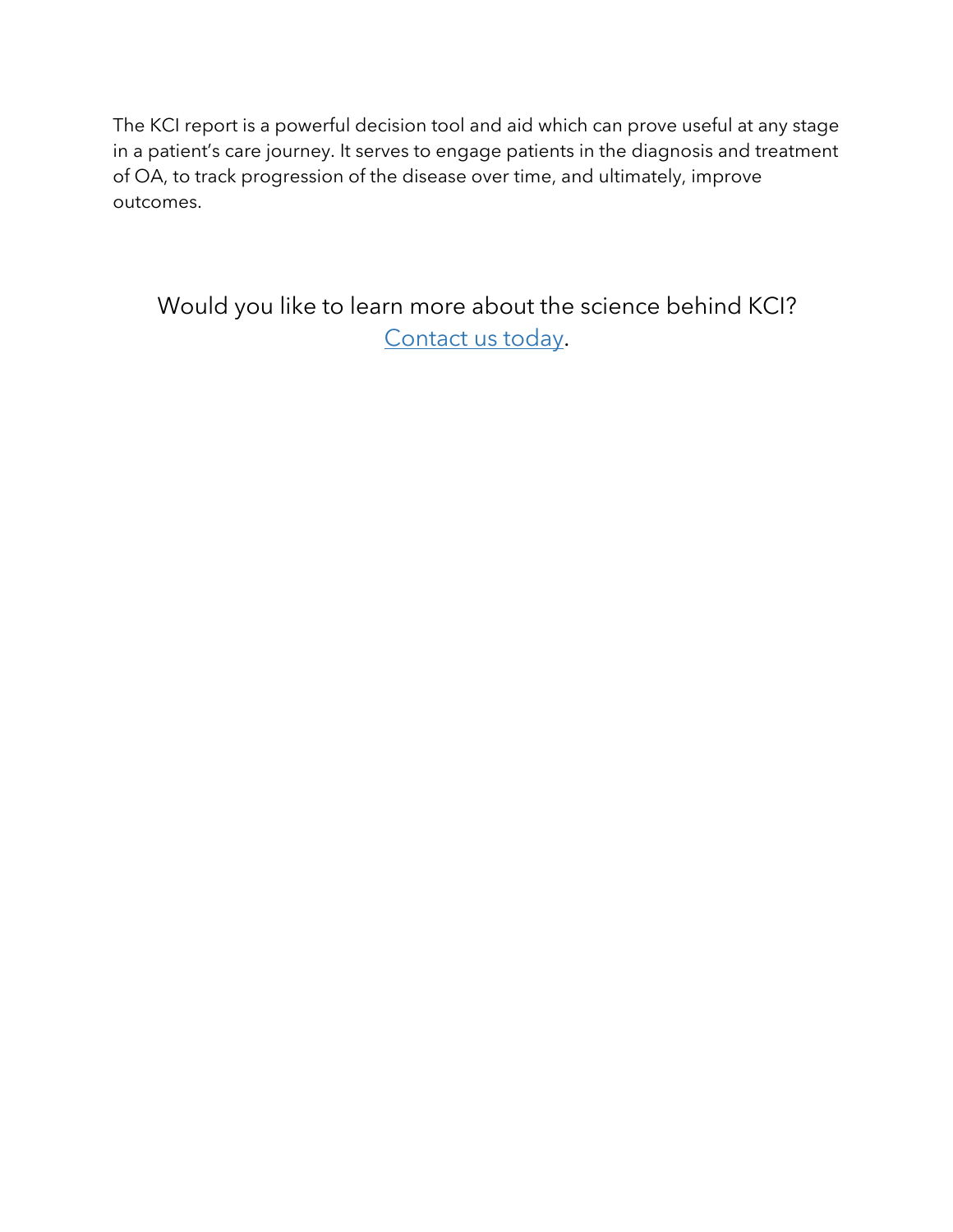### **STAKEHOLDERS**

### **Who stands to benefit from KCI**

KneeCareInsight (KCI) is an exciting and innovative program designed to improve the healthcare experience for those patients suffering from osteoarthritis (OA) in the knee. With several touch points, KCI has the capability to positively impact a number of stakeholders.

#### **PATIENTS**

By providing a detailed report which accurately stages OA of the knee, patients gain a better understanding of their problem, and have improved communication with their doctor on decision-making for the ideal form of care.

#### **FAMIILY DOCTORS**

The KCI report equips primary care phyisicans with a powerful decision aid tool capable of improving patient care, managing expectations and reducing surgical referral wait times.

#### **RADIOLOGISTS**

By engaging in the KCI program, radiologists have an opportunity to validate the xray analysis with a much-needed comprehensive evaluation.

#### **ORTHOPEDIC SURGEONS**

Provided with a report which accurately stages a patient's OA, surgeons have greater insight to help them triage and prioritize patients effectively.

#### **SYSTEM ADMINISTRATORS**

The KCI program presents system administrators with an optimized approach to streamline care with knee OA patients more efficiently, thereby reducing patient backlog.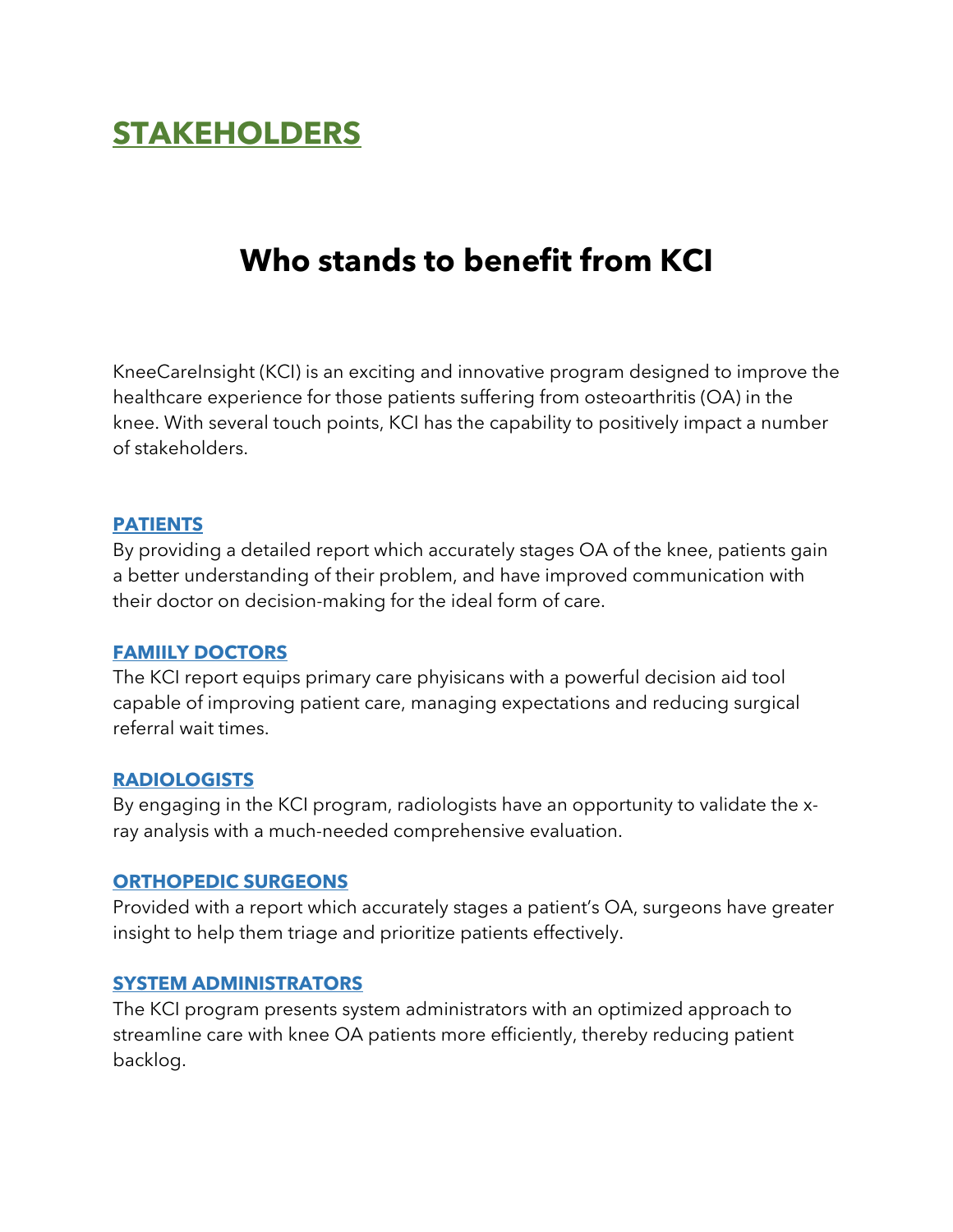To learn more about the KCI program, contact us today.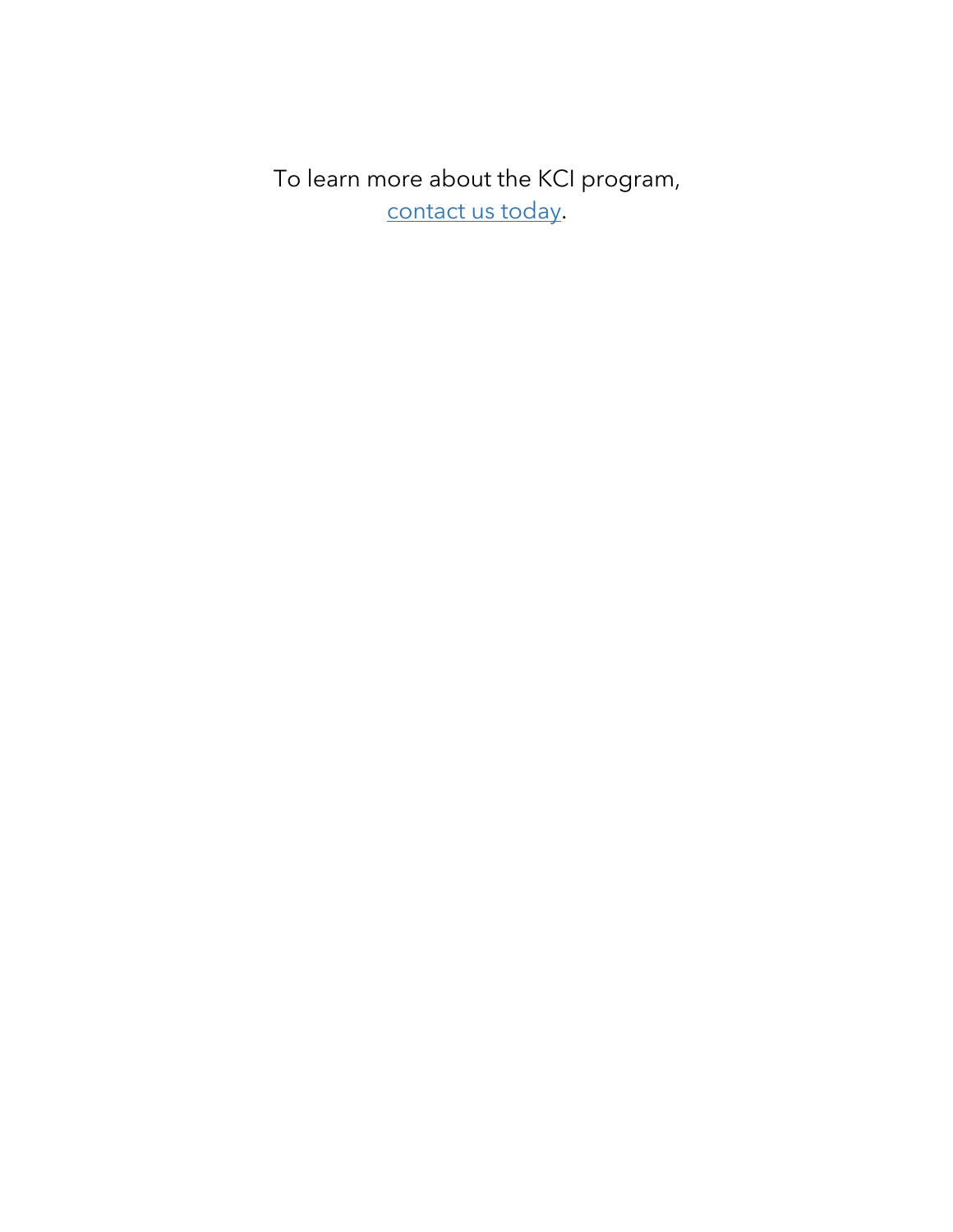### **SURGEONS**

### **Effectively triage and prioritize your knee osteoarthritis patients.**

KneeCareInsight (KCI) is an innovative and insightful patient triaging tool for osteoarthritis (OA) of the knee joint, designed to inform and improve patient surgical management. The program extends beyond the current status-quo for knee OA triaging with surgeons. Detailed information is provided to address the patient's disability score, determine their priority for an initial consultation and effectively educate them on the care options available so they have realistic expectations throughout the process.

#### **Why use KCI?**

#### ● **Greater insight prior to consultation**

KCI produces a report which defines the current state of a patient's osteoarthritis in the knee. This report is evidence-based and designed to be a decision aid to help prioritize the level of care needed, using a uniform evaluation of its severity. This avoids patients ending up on your waitlist who are not good candidates for partial or total knee replacement; and it provides you with the insight you need in order to schedule patients according to the severity of their pain. Read about the research behind it.

#### ● **No need for repeat imaging**

KCI offers a detailed approach to the radiographic assessment of OA in the knee joint. Our expert radiologists with fellowship training in MSK provide further interpretation of the existing imaging to elevate the diagnostic value of the x-ray. This, in turn, reduces the need for and eliminates the misuse of MRI, and greatly enhances the quality of the information on the extent of damage in the knee compartments, including the patella-femoral joint.

#### ● **Improved patient engagement**

KCI's staging of the disease gives patients and their Primary Care Physicians a heightened level of insight into the disease and its current stage. This allows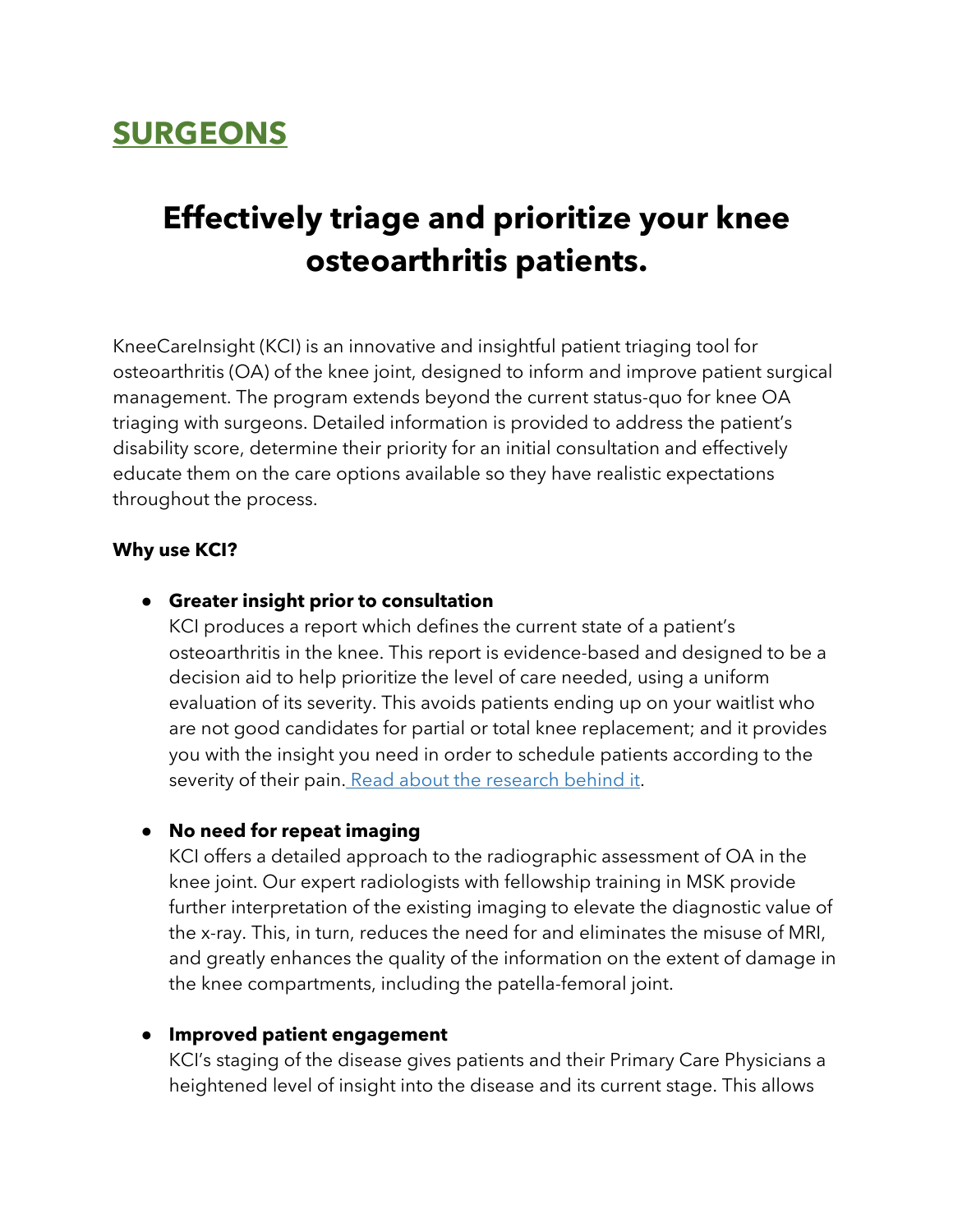for more productive and open communication, along with the decision of a more effective care plan to be followed. Patients' engagement throughout the process is heightened, which decreases false expectations of OA management (i.e. 20% of patients believe the pain two years post-surgery is worse than the pain prior. Read more here.)

#### **KCI benefits you and your patient**

Our OHIP funded triage only costs you a request to the referring physician to provide the KCI radiologist report. Alternatively, simply refer the patient to us directly through the requisition form here. Because of its upstream impact on triaging and care support, we highly recommend that you inform your referring physicians so they may consider using the KCI evaluation routinely.

Here is how it works.

#### **1. Select the service.**

KCI is available for selection through OHIP.

#### **2. Patients and PCPs follow the process.**

The X-ray, pain-rating questionnaire, BMI and demographic information are compiled into the KCI system.

### 3. **The KCI report is produced and used.**

The KCI program produces a report which stages osteoarthritis of the knee joint for a more optimal plan of patient care. The detailed report, including images and stage, offers specific care considerations to be shared with the patient and all their caregivers. As a surgeon, it helps you decide on a surgical or non-surgical approach, as well as the type of surgery under consideration (osteotomy or partial, versus total knee replacement).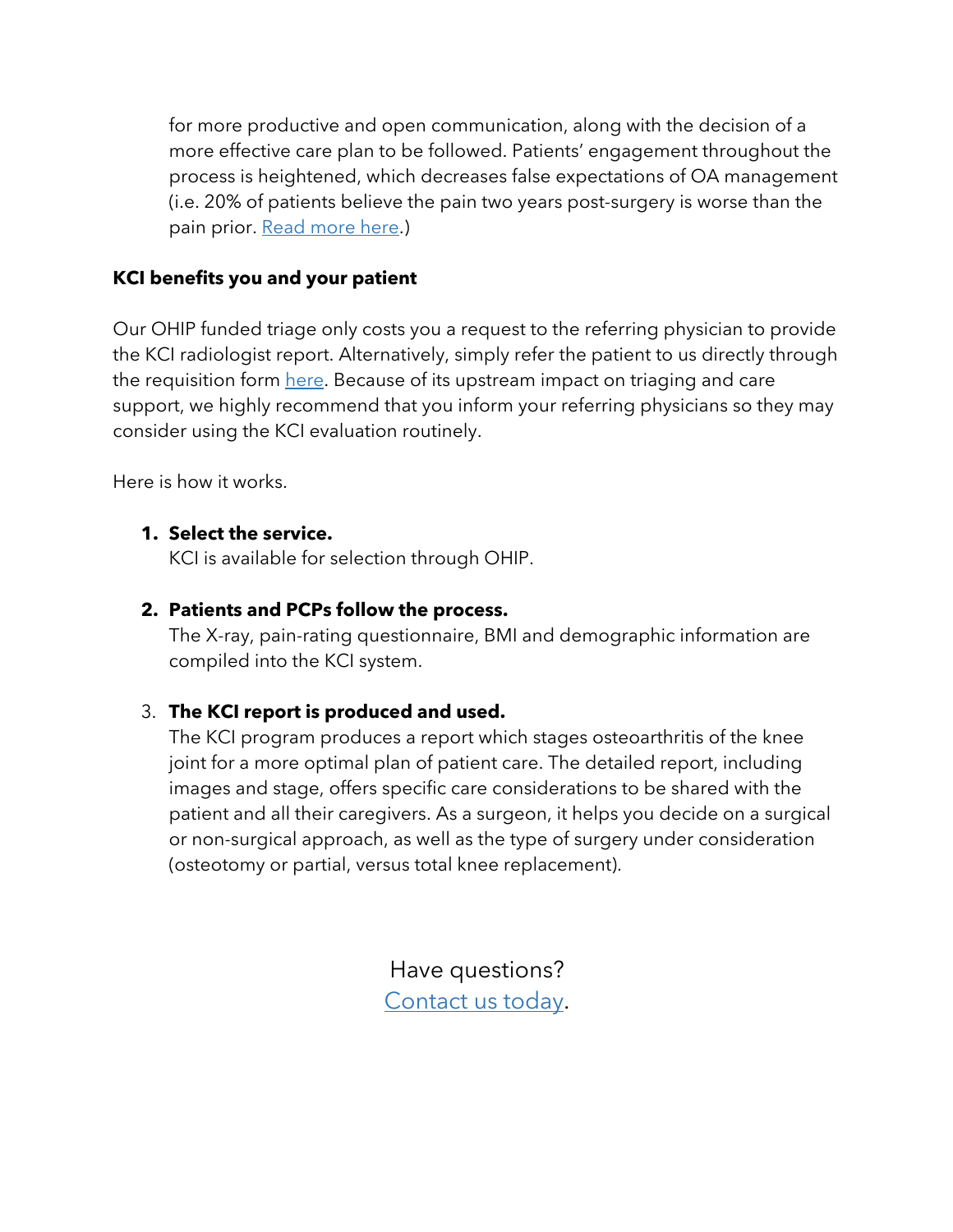## **SYSTEM ADMINISTRATORS**

### **Reduce the backlog with a unified pathway.**

KneeCareInsight (KCI) is an innovative and insightful patient triaging tool for osteoarthritis (OA) of the knee joint. It is designed to address productivity, costs, resource requirements and other administrative responsibilities, and to help clinical administrators and executives at the hospital level minimize wait times for their elective surgeries, and standardize the clinical pathways for their patients.

#### **Why KCI?**

In Ontario, there are approximately 150,000 elective surgeries in backlog with an estimated two (2) years to clear the backlog (38,263 patients). See https://ottawa.ctvnews.ca/more-than-20-000-patients-in-ottawa-region-waiting-forsurgeries-as-hospitals-deal-with-covid-backlog-1.5465534, and see https://www.cbc.ca/news/canada/new-brunswick/nb-knee-hip-surgeries-patient-waittimes-1.5785931. The evidence is nothing short of compelling.

The Financial Accountability Office estimates it will take three (3) years and \$1.3B to clear the total present backlog. At all levels, clinical administrators and executives are feeling the strains related to elective surgery demands including required operating rooms, personnel, funding and other essential resources.

There is significant administrative benefit to be achieved through KCI, which is a value-based health and value-based procurement model.

#### ● **Reduced backlog**

KCI provides a detailed report of a patient's osteoarthritis in the knee, which accurately stages the disease. This report is used to give the patient an appropriate care plan, tailored to their specific stage. By doing so, unnecessary and unfitting referrals to surgeons are avoided, thereby decreasing the strain on the system, and reducing wait times and existing backlogs of patients slotted for surgery. This also creates benefit for patients with nascent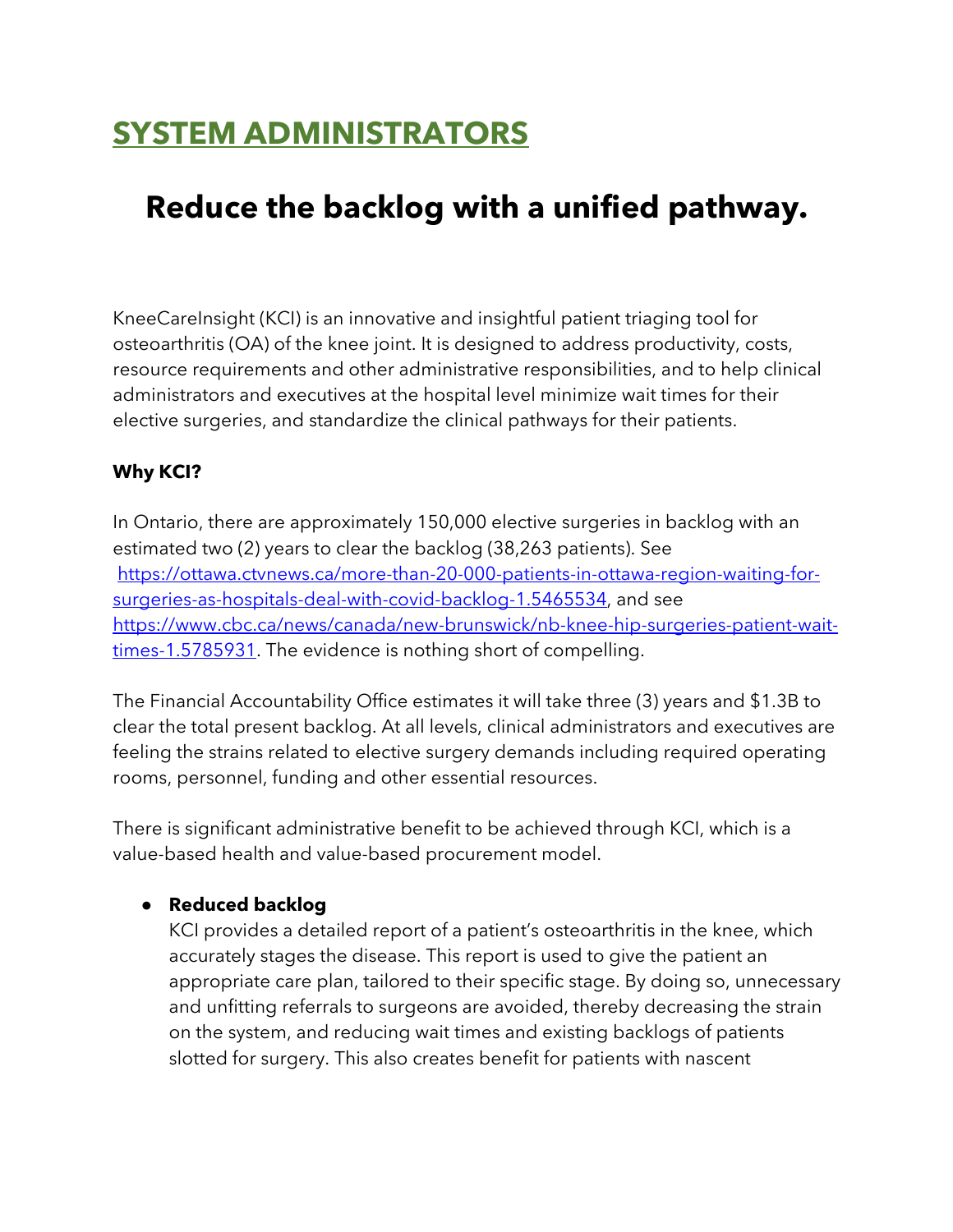osteoarthritic knee problems who do not require knee surgery, by providing them with a more proactive, upstream approach.

#### ● **Prioritization of patients according to urgency**

For patients who are identified as good candidates for knee surgery, hospitals will be able to prioritize consultations and surgeries when they implement the unified approach provided by KCI. Efficiencies will be maximized and costs reduced through the identification of real surgical capacity and post op requirements. Accurate disease staging allows prioritized timing for surgery (defer, timely/ideal, urgent) which frees time slots, identifying the need for specific resources within a unified single-entry pathway.

#### ● **Improve surgical management of knee OA**

KCI creates a common platform of standardized urgency through which collaboration can take place among surgeons, within a hospital and across a region, to improve wait times and resource allocations, and to allow for the ability to continuously monitor capacity. There is an opportunity for the prioritization of required resources, logistics and supply chain management.

#### **How to incorporate KCI into your institution**

OHIP funded clinical services are provided to your hospital and region upon clinical referral to KCI. By requesting that the knee replacement surgery performed at your region or hospital be clinically triaged by KCI, you can subsequently lower variation and system backlog.

#### **1. Prepare all relevant staff and referring Primary Care Physicians.**

For patients receiving x-rays for their knee pain, you can inform and increase awareness among your surgeons and PCPs of the advantages and value provided by KCI.

#### **2. Select the service.**

KCI is available for selection through OHIP.

#### **3. Patients and PCPs follow the process.**

The x-ray, pain-rating questionnaire, BMI and demographic information are compiled into the KCI system.

#### **4. The KCI report is produced.**